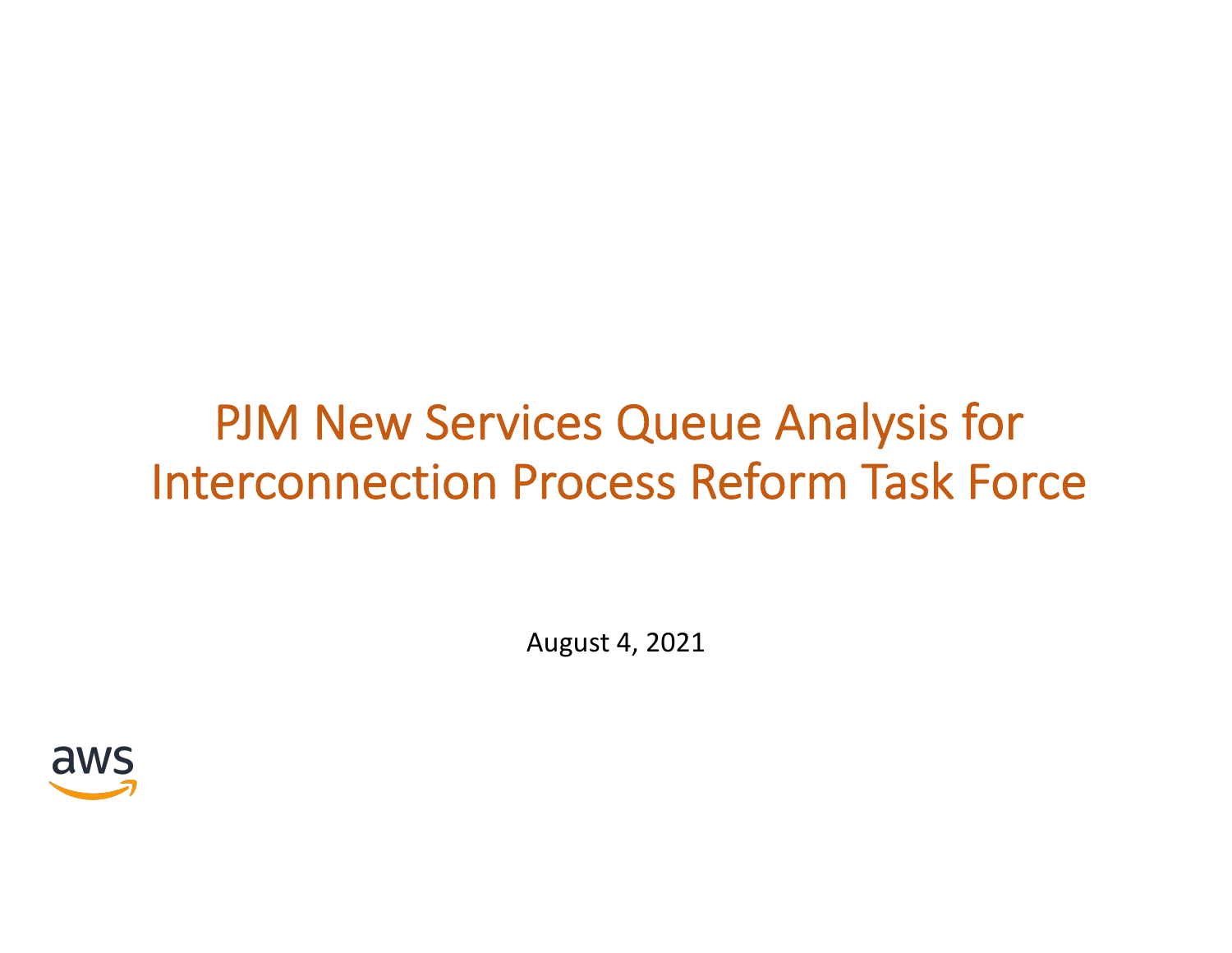## **At Current Rates PJM & TOs Will Need ~5 Years to Clear Volume of Projects Already in Queue (up to AG2)**

- Time to process the existing queue (up to AG2)
	- In 2020, ~300 projects made it through Facilities Study Phase (100 reports, 200 didn't require report)
	- By pausing early phase analysis, PJM & TOs may be able to process 400 – 500 per year (200 reports, 200 no report required)
	- 4 to 5 years to process existing queue (up to AG2)
		- Assumes PJM staff don't start implementing cluster process until all projects cleared from serial process
- Time to process queue through AI1
	- Between 7 to 10 years to process all projects through AI1 at rates of 400 – 500 per year

|                                                          | <b>Volume of</b><br><b>Projects</b> | <b>Expected Timeline for</b><br><b>Approval of New</b><br><b>Cluster Interconnection</b><br><b>Process</b> |
|----------------------------------------------------------|-------------------------------------|------------------------------------------------------------------------------------------------------------|
| <b>Active Projects in Queue</b><br>through AG2 (3/31/21) | 1,944                               |                                                                                                            |
| Projects Added in AH1<br>(4/1 to 9/30/2021)              | $500 - 650$                         |                                                                                                            |
| Projects Added in AH2<br>$(10/1/2021 - 3/31/2022)$       | $500 - 650$                         | Q1 2022: Tariff<br>submitted to FERC                                                                       |
| Projects Added in AI1<br>$(4/1/2022 - 9/30/2022)$        | $500 - 650$                         | Q3 2022: Full<br>implementation of<br>new tariff                                                           |
| <b>Approximate Total</b>                                 | $3,400 - 3,900$                     |                                                                                                            |



As of July 28, 2021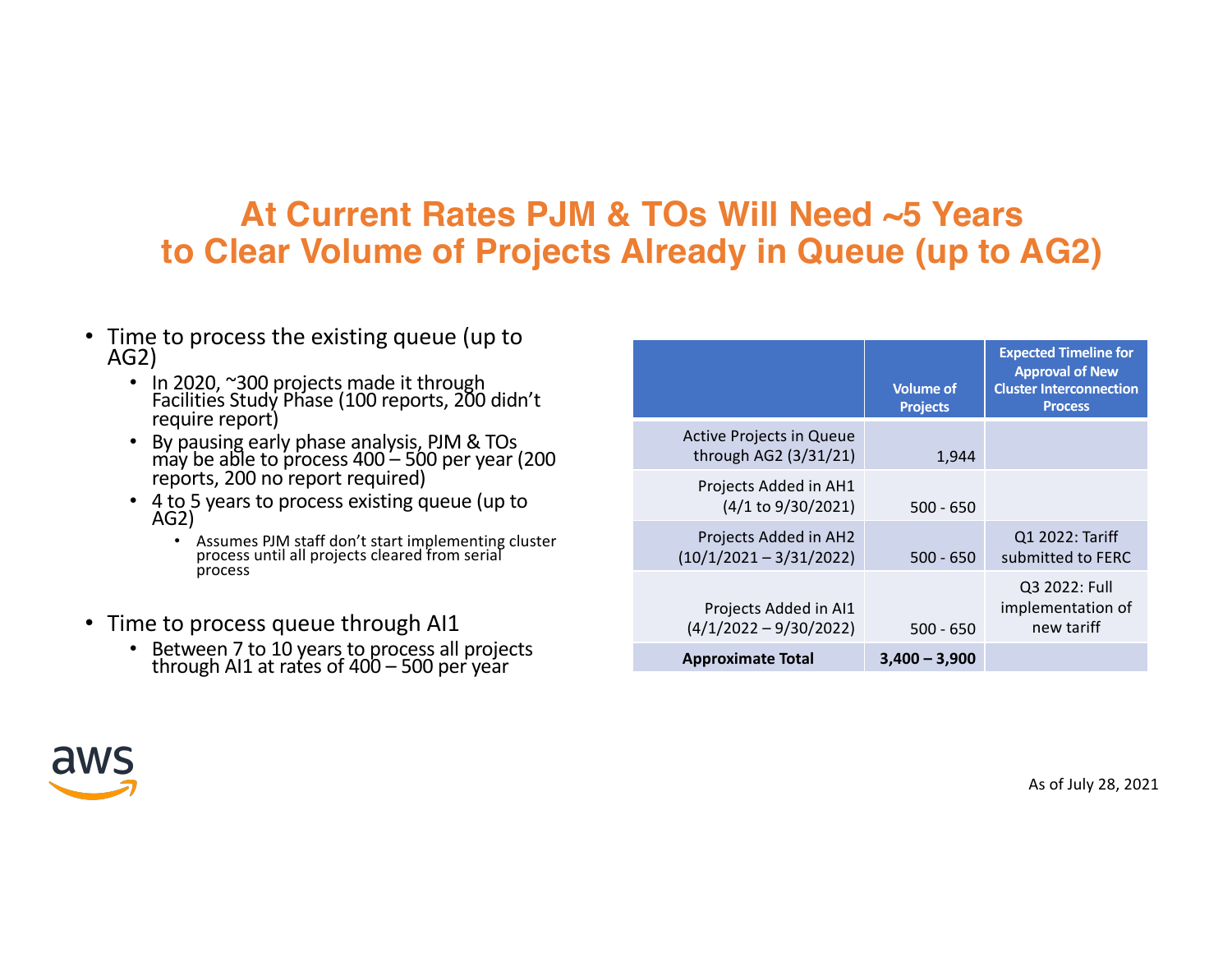# **Process As Usual: Projects Will Face Extensive Construction Delays After Receiving Interconnection Agreement**

- Construction timelines:
	- Between 55 80 projects interconnected per year in PJM
		- Dominion: 11 per year (2020 2025 average)
		- AEP: 9 per year (2020 2025 average)
		- ComEd: 6 per year (2020 2025 average)
	- Between  $5 7$  years to interconnect volume of projects in queue (up to  $AG2$ )\*
	- PJM & TOs ramping up to processing 400 500 projects per year requires significant ramp for TOs as well to avoid construction delays
- Probable Impact:
	- Increased PPA defaults, higher REC price volatility,<br>Developer, TO, and PJM staff frustration (mis-aligned<br>expectations) resulting in legislative inquiries and pressure as the bottleneck becomes more publicized
- [https://www.reutersevents.com/renewables/solar-pv/solar-builde](https://www.reutersevents.com/renewables/solar-pv/solar-builders-call-faster-pjm-reforms-grid-queues-soar)rs- call-faster-pjm-reforms-grid-queues-soar



Queue Window

\*assumes 80% withdrawal rate

As of July 28, 2021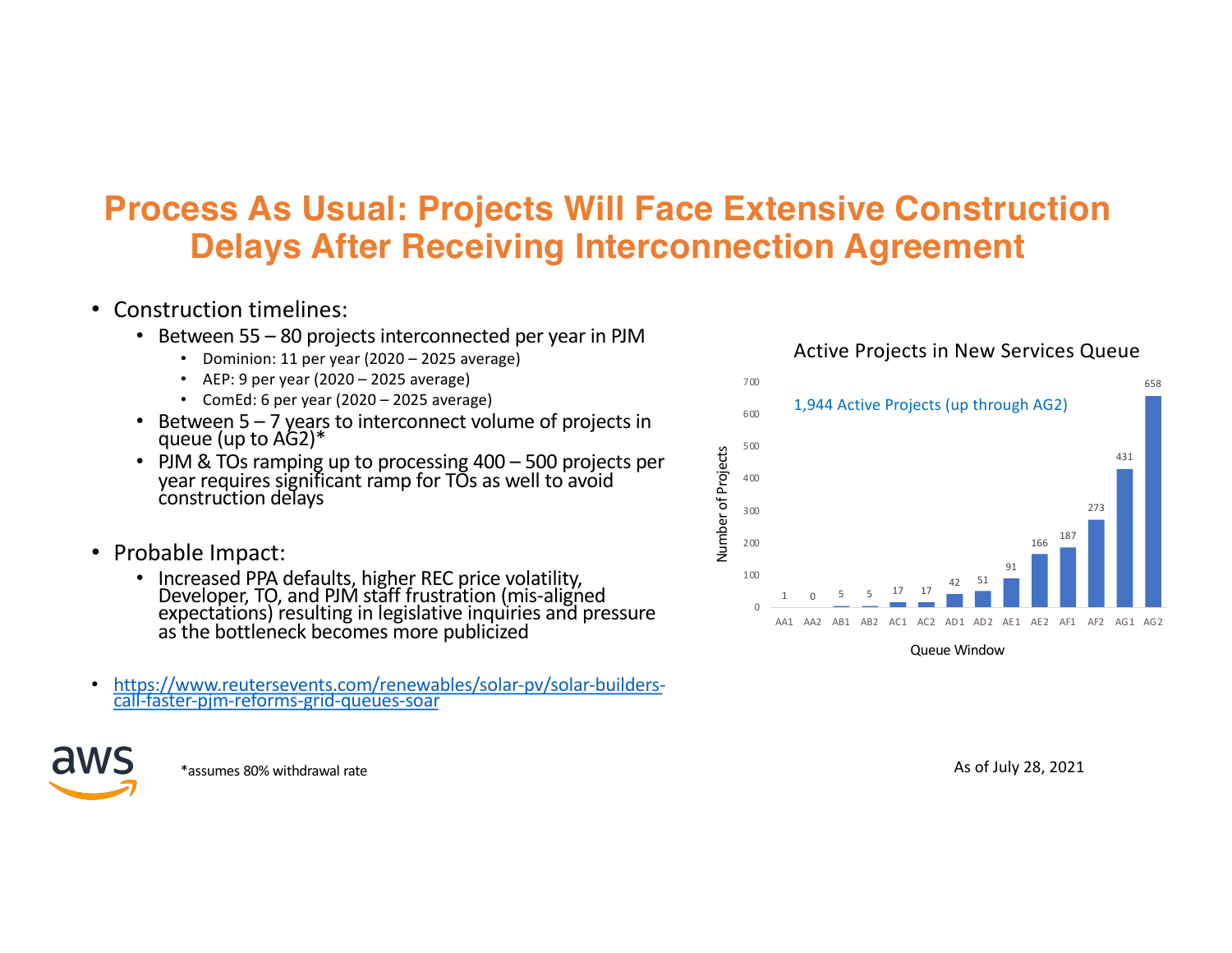## **Interconnection Queue Delays: Findings and Discussion Points**

#### **1. Near term actions that Amazon has ID'd as being "tariff friendly":**

Thematically….Tighten the tolerances by spreading applications, reducing wait times, and limiting flexibility

- a. Monthly application caps: PJM and TOS have been adversely impacted by the bi-annual cadence of the intake window. From a process engineering perspective, smoothing the intake to a manageable level could benefit all. While some may feel this is a tariff change, PJM should try to attempt to justify this process change by arguing that: a. the current volume increases and resulting delays and are extenuating circumstances, and call for emergency action, and that b. this process change wouldn't change the nature of the intake, which is first come, first served
- b. Shorten developer consideration windows: PJM provides reasonably generous participant time allocations (such as the 60 days developers are allowed to execute an ISA) and can shorten those time periods.
- c. Place limits on modifications & studies: Tariff does not limit number of material modification studies that can be requested or when. Interconnection customer not required to provide evidence that requested change likely doesn't impact later projects in queue.

#### **2. Alternatively, ideas that other stakeholders have put forth:**

- a. Moving projects currently in the Queue into the new process
- b. Providing developers an option between an expedited "First to Cause" process (bullet 1) OR the new Queue Cluster process
- c. Lifting projects from the current queue that reflect X criteria and placing them on hold until the new Cluster process
- d. Creating an interim "Ready Lane" for projects that make readiness commitments